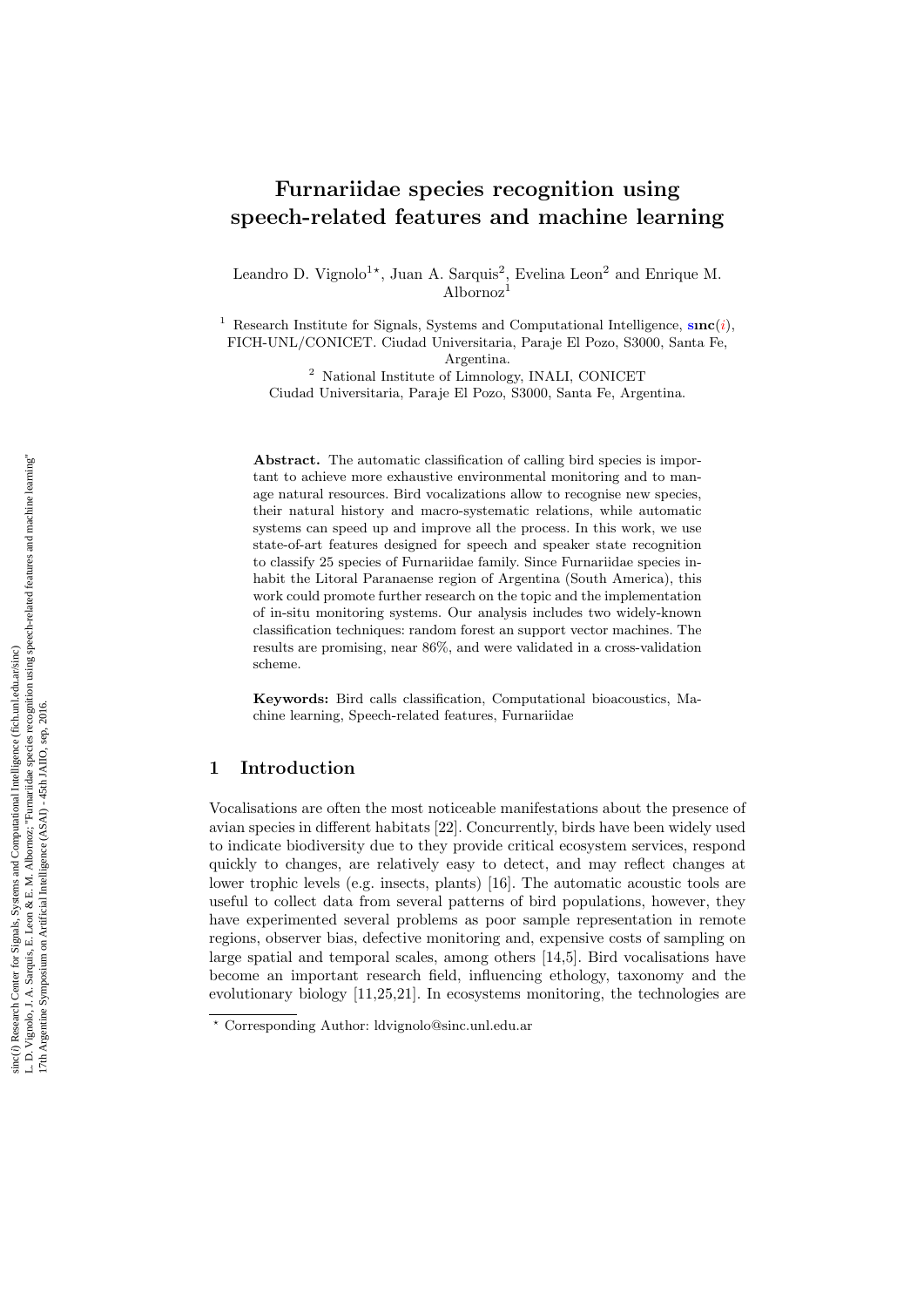important to record and process the registers and to improve the data collection in large and disjoint areas [31].

Recognition of individuals in passerine species is a challenging task due to they have complex songs and can adapt their content over time. The Furnariidae family have several songs and some species manifest these as duets. It represents a synchronisation of physiological rhythms in a natural behaviour, which adds more complexity to the analysis. In addition, some species from the same family can show similar structures in their songs. These similarities are manifested in introductory syllables or in the trill format, while the complexity of duets within the family makes the analysis and classification of vocalizations more difficult. Previous works demonstrate that males and females have differences in tone and among note intervals. Although some works describe the vocalisation changes in some Furnariidae species [32,4,23], no one evaluate several vocalisations of Furnariidae species simultaneously in South America. In this work we analyse vocalisations belonging to 25 Furnariidae species which are distributed in the Litoral Paranaense region. This Region is formed by the Mesopotamia Argentina (Misiones, Corrientes and Entre Rios provinces) plus Chaco, Formosa and Santa Fe provinces, and it is lapped by great rivers of the Plata basin. In the last years, this region became an interesting place to study bird vocalisations [4,15]. In addition, expert people and Furnariidae species availability would allow us to record and analyse these species in real-life conditions in future works.

The access to multimedia data has promoted an interdisciplinary and collaborative science in order to analyse the environment. Although, Human experts (sufficiently trained) can recognise bioacoustic events with a high performance, this is a laborious and expensive process. The full-automatic methods for vocalisations recognition are currently novel and they can be examined from some recent works [24,9]. Regarding to feature extraction, time and frequency based information have been employed [22,13]. In addition, characteristics originally developed for speech analysis are widespread in the context of bird-call recognition. Some of the widely-known features used in literature are Mel Frequency Cepstral Coefficients (MFCCs), Linear Frequency Cepstral Coefficients (LFCCs), and standard functionals (mean, standard deviation, kurtosis, etc.) computed over these [24,8]. A broad range of classifiers has been applied to bird-call classification: Gaussian Mixture Model (GMM), Gaussian Mixture Model-Universal Background Model (GMM-UBM), Support Vector Machine (SVM), Random Forest, among others [24,9,13]. However, none of these works have addressed the vocalisation recognition of species belonging to the same family, which present similar parameters in their vocalisations. Moreover, only a small part of the state-of-the-art speech features [27] have been employed in bird identification tasks.

In this work, we develop a novel approach to bird-call classification to deal with 25 Furnariidae species. It is known that passerines produce complex vocalizations, and the vocalizations of the species under study are similar. All these make the task at hand an interesting challenge, which most of previous work avoided by considering a pool of diverse species instead. Our model uses state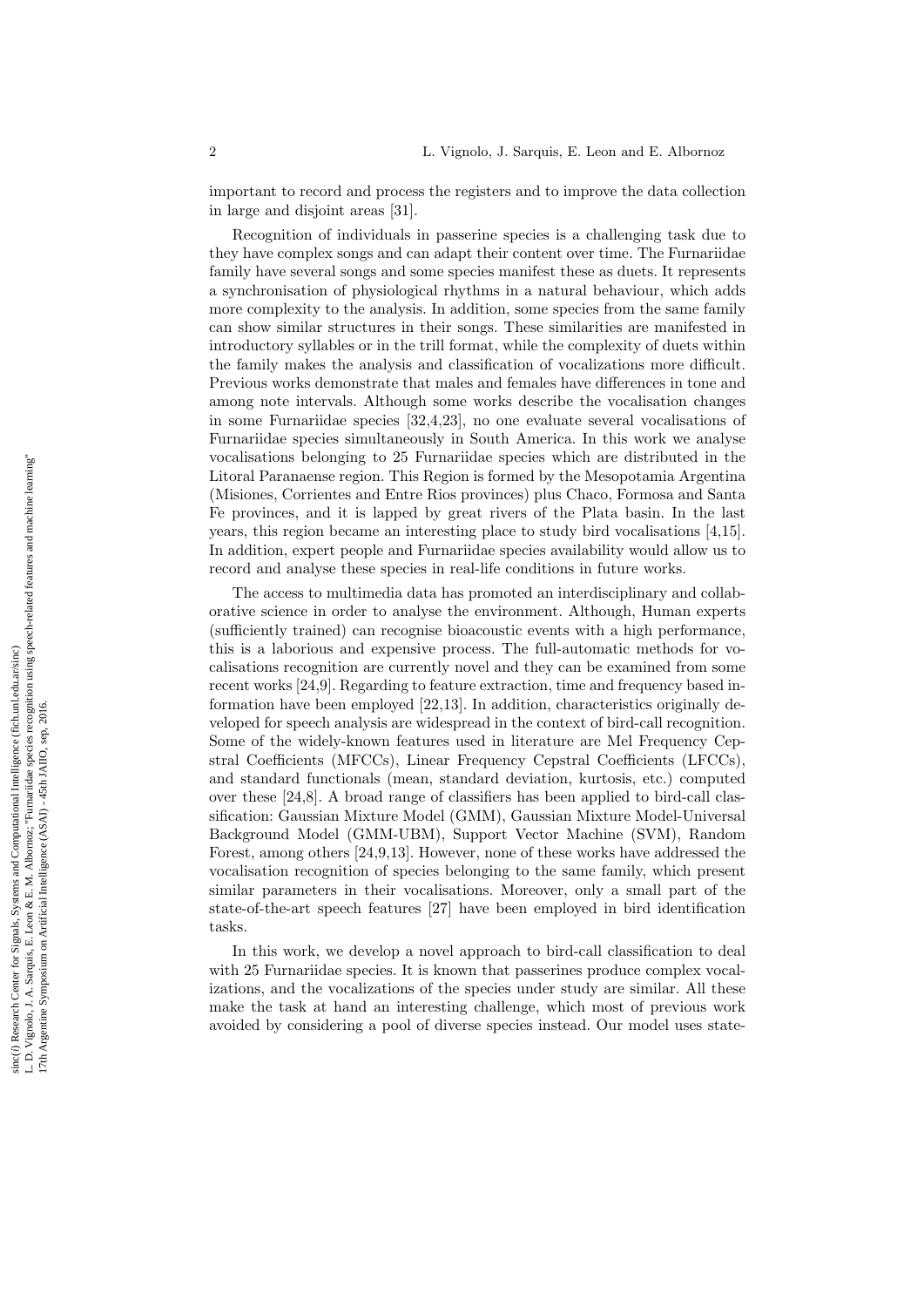of-art classifiers with speech-related parameterizations. The model is tested in a cross-validation scheme in all cases. In the next section, the proposed features and classifiers are introduced. Section 3 deals with the experimental set-up, presents the implementation details, explains the validation scheme and discusses the results. Finally, conclusions and future works are presented in the last section.

# 2 Proposed features and classifiers

As mentioned, the use of speech based features is known in bird-call analysis, identification and classification. The standard sets have shown good performance [8,24]. An extended state-of-art set of features related to human speech is introduced below.

Speech inspired features In speech processing area, researchers have made a great effort to find the best set of features in order to perform speech recognition, speaker recognition, emotion recognition, illness state detection, etc. [29,28]. In The INTERSPEECH 2013 ComParE Challenge [29], a set of 6373 features was presented and it represents the state-of-art for speech processing area. The feature set is built from 65 low-level descriptors (LLD) as energy, spectral, cepstral  $(MFCC)$ , voicing related  $(F_0,$  shimmer, jitter, etc.), zero crossing rate, logarithmic harmonic-to-noise ratio (HNR), spectral harmonicity, psychoacoustic spectral sharpness, and their deltas (meaning their first temporal derivatives). These features are computed on a time frame basis, using a window of 60 ms with 10 ms step for  $F_0$  (pitch) and zero crossing rate. The remaining features are computed using 20 ms window size, and the time contour of each attribute is smoothed by a moving average filter. Then, specific functionals are computed for each LLD set. These include the arithmetic mean, maximum, minimum, standard deviation, skewness, kurtosis, mean of peak distances, among others. Besides the complete feature set obtained combining all LLD and functionals (Full-Set), we also propose a subset consisting on the complete set of functionals computed only from the MFCCs, which results in a set of 531 attributes (MFCC+LLD).

### 2.1 Classifiers

Several techniques from machine learning and computational intelligence have been used in call bird identification [24]. Therefore, we briefly introduce two widespread techniques: Random Forest and Support Vector Machines.

Random Forest The classification and regression tree (CART) models, so called decision trees, are widely known in machine learning and data mining [18]. Some relevant properties are the robustness to several feature transformations as scaling, the ability to discriminate irrelevant information while producing easily analysable models. These are constructed by recursive partitioning the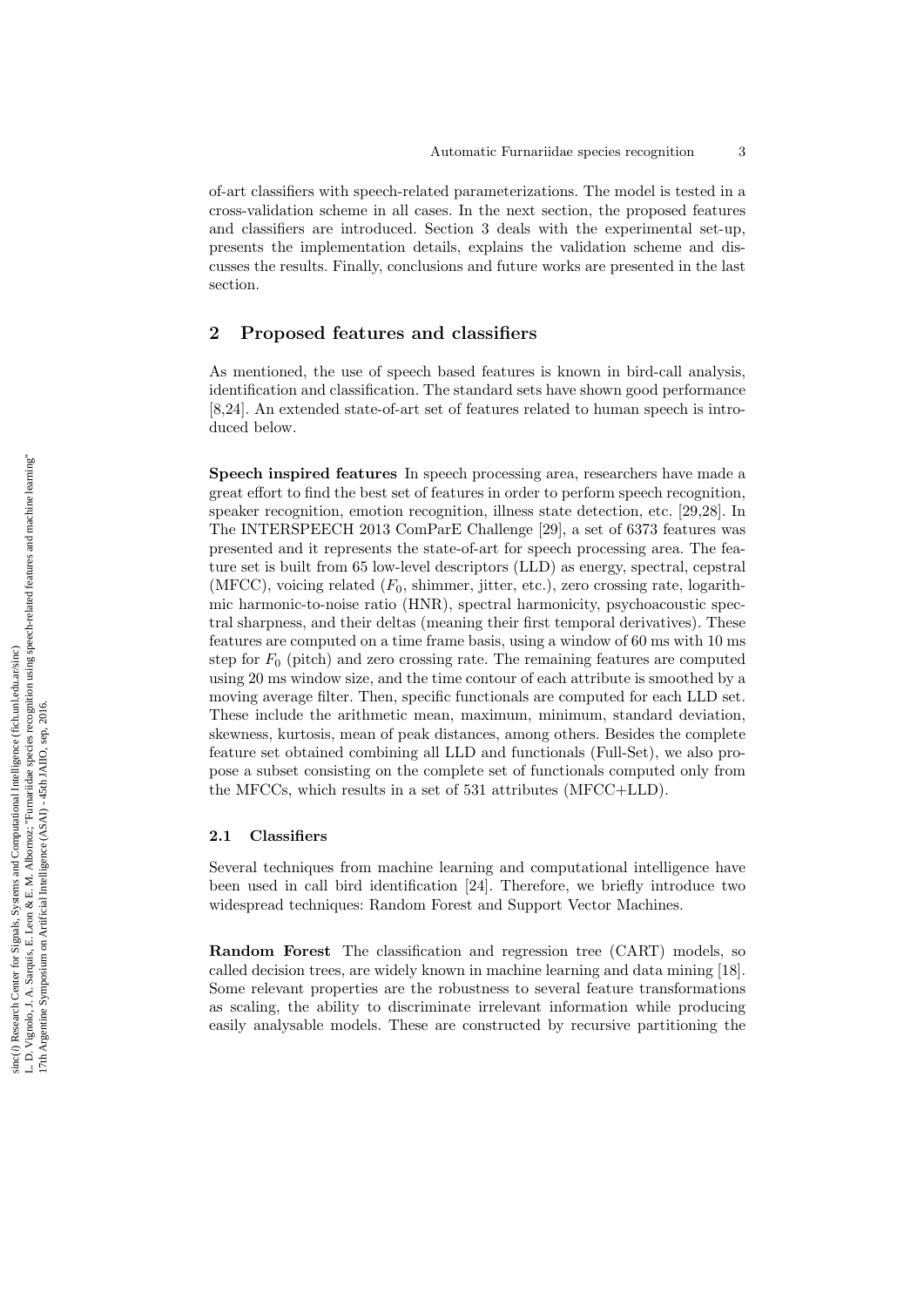input space (usually represented by a tree), and then, region-specific models are defined for the resulting scheme [6]. Random Forest (RF) is an ensemble learning method whose decision is based on the average of multiple CARTs, trained on different parts of the same training set, with the goal of reducing the variance of CART overfitting. The computation can be expressed in terms of the bagging technique [18] as  $f(\mathbf{x}) = \frac{1}{L}$  $\frac{1}{K} \sum_{k=1}^{K} t_k(\mathbf{x})$ , where  $t_k$  is the k-th tree.

Support Vector Machine A SVM is a supervised learning method widely used for pattern classification, which has theoretically good generalisation capabilities. Its aim is to find a hyperplane able to separate input patterns in a sufficiently high dimensional space. The distances from the hyperplane to the closest patterns, on each side, is called margin. This margin need to be maximised to reach the best generalisation, and in the binary case, it is done by finding the  $w$  and  $w_0$  parameters. These are usually found by performing a standard quadratic optimisation [2]:

$$
\min \frac{1}{2} \parallel \mathbf{w} \parallel^{2}
$$
  
subject to  

$$
r^{t}(\mathbf{w}^{T}\mathbf{x}^{t} + w_{0}) \ge +1, \forall t
$$
 (1)

where  $\{x^t, r^t\}$  is a pattern with  $r^t = -1$  if  $x^t$  is class #1, or  $r^t = +1$  in the other case.

It is known that a non-linear problem could be solved as a linear problem in a new space by doing a non-linear transformation [2]. Then, the new dimensions are computed using the basis functions by inner product. The kernel trick is a method to solve this problem without mapping the features in the new space, therefore, the kernel function is applied in the original space [2].

# 3 Experiments and results

In this section we describe the experimental framework used in this work. We first discuss why and how we have chosen the bird species from the known databases. Secondly, implementation details of the feature extraction and classifiers are presented. Then we explain the validation scheme and discuss the results.

#### 3.1 Target species and birds call corpus

The Study area is located between  $22^{\circ}25'S$  62°12′W and 38°0′S 57°26′W that integrates several eco-regions along the Paraná river. These regions are dry-Chaco, Espinal, Pampa, Iberá Wetlands and Paraná Islands and Delta.

We decided to study the Furnariidae family due to it presents diverse vocalisations and even some species can sing in duet, however, the experts can usually identify these reaching a good performance. The vocalisations obtained from species of this family could be similar and then, difficult to classify. The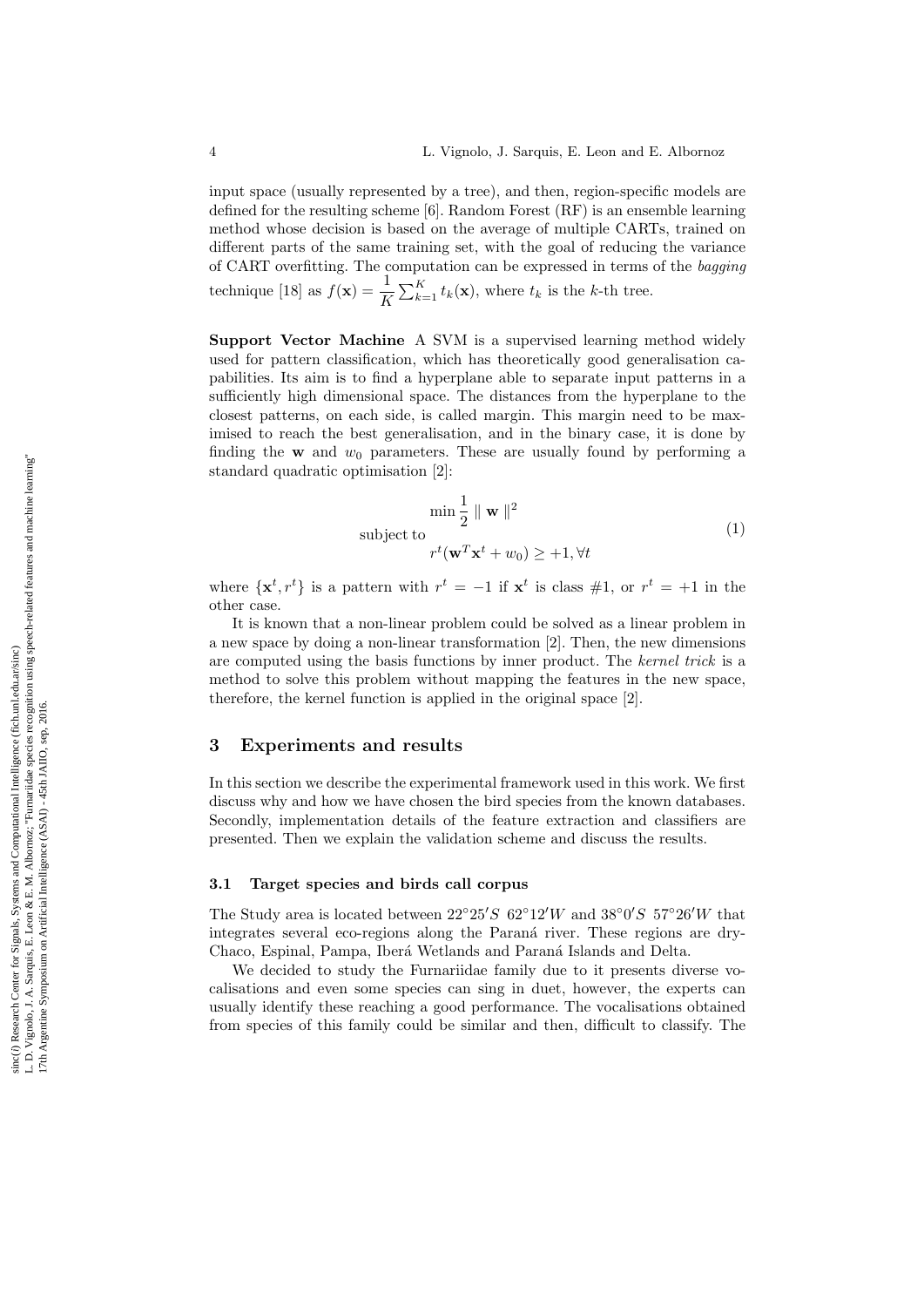Furnariidae family includes 68 genera integrated for 302 species [7], distributed in South America and in a region of Central America [20] forms one of the most impressive examples of continental adaptive radiation. This family has probably the highest morpho-ecological diversity in birds, inhabiting diverse habitats as desert or arid regions, rocky coasts, ravines, swamps, grasslands and forests [12].

As mentioned in [30], new frontiers has been opened in ecology beyond the analysis performed by expert ecologists due to the propagation of projects as  $Xeno\text{-}canto^3$  and  $EcoGrid^4$ . There, the scientific community evaluates and shares photographies, audio-video recordings, annotations and records about the geographical distribution of birds, as well as other taxonomic groups. We decided to use the Xeno-canto project because several state-of-art works recommend its usage [30,22]. Additional records were taken from the *Birds of Argentina*  $\mathcal{B}$ Uruguay: A Field Guide Total Edition [19], which has almost all the vocalisations of birds that inhabit in Argentina and Uruguay. This database is widely used by the research works performed on this region [3,15]. This combination of data involves an additional complexity that the model should be able to handle.

#### 3.2 Feature extraction and classifiers

There is not a suitable baseline model available, to our knowledge, that allows compare the performance of our proposal. In order to create the baseline, we used the classifiers and the feature set proposed for the task of bird song identification in [8]. The features are functionals computed over the MFCCs (delta coefficients, acceleration coefficients, mean and variance), and then a 102-dimensional vector is obtained for each recording.

Previous to feature extraction, we implemented two processes: a Wienerbased noise filter to reduce noise in the recordings<sup>5</sup> and a detector of acoustic activity using a voice activity detector (VAD) based on Rabiner and Schafer method [10]. Then, the  $OpenSMILE$  toolkit<sup>6</sup> was used to extract the state-ofart features [29]. The WEKA and Scikit-Neuralnetwork<sup>7</sup> libraries were used to apply RF and SVM classifiers. The SVMs were trained using the Sequential Minimal Optimisation algorithm, considering the polynomial kernel. The RF was implemented following [6], using 10 and 100 trees with unlimited depth. Note that the parameters for all the classifiers where determined based on the results obtained for the baseline features in preliminary experiments, and where not optimized for the proposed feature sets.

#### 3.3 Results and discussion

For all the experiments, the feature vectors were normalised using maximum and minimum values (for each dimension) from the training set. To avoid estimation

 $\frac{3}{3}$  http://www.xeno-canto.org/.

<sup>4</sup> http://www.aiai.ed.ac.uk/project/ecogrid/.

<sup>5</sup> As all utterances have an initial silence, the noise could be easily modelled.

 $^6$  Software available at  ${\tt http://www.audeering.com/research/opensmile/}.$ 

 $^7$  Software available at  ${\tt http://scikit-neuralnetwork.read$  .org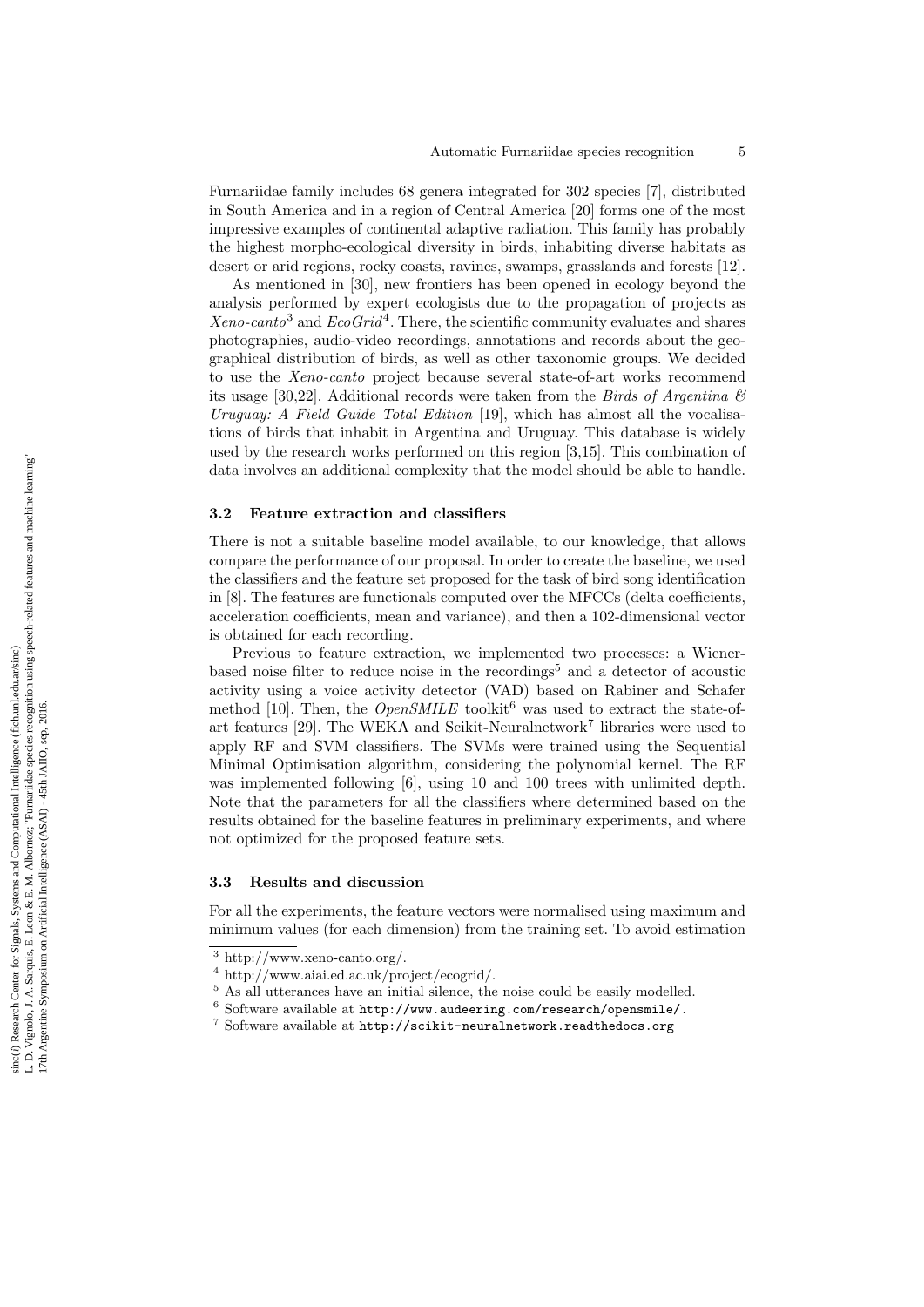|                 |      | WAR. |                |         |       | UAR.              |             |  |
|-----------------|------|------|----------------|---------|-------|-------------------|-------------|--|
|                 | Dim. |      | RF10 RF100 SVM |         |       | RF10 RF100 SVM    |             |  |
| <b>Baseline</b> | 102. |      | 68.45 80.10    | - 84.95 |       | 58.25 67.00 74.07 |             |  |
| $MFCC+LLD$      | 531  |      | 69.42 83.01    | 85.92   | 58.08 |                   | 70.43 75.18 |  |
| Full-Set        | 6373 |      | 68.93 80.10    | -83.50  | 55.74 | 65.24 72.46       |             |  |

Table 1: Weighted average recall and unweighted average recall [%].

biases, a cross-validation with the k-fold method was performed [17]. For each experiment, the classification accuracy was computed by 10-fold stratified crossvalidation (SCV), where each fold had 90% of data for training and the remaining 10% for test. Finally, the results were averaged over the 10 test sets. To evaluate the performance of the models, we computed the weighted average recall (WAR or accuracy) as the number of correctly classified instances divided by the total number of instances. As the WAR can be biased when the classes are not wellbalanced, we computed the unweighted average recall (UAR) that gives a more accurate estimation about the performance [26]:

$$
UAR = \frac{1}{K} \sum_{i=1}^{K} \frac{A_{ii}}{\sum_{j=1}^{K} A_{ij}},
$$
\n(2)

where K is the number of classes and  $A_{ij}$  is the number of instances of class i that are classified as  $j$ .

The obtained results are presented in Table 1. The WAR rates represents the accuracy, while UAR shows the performances taking into accout the individual hit rates with the same weight for each class. It can be seen that the baseline features provide high accuracy rates for the classification of Furnariidae species. Even, these can not be improved using the full-set (more than 6000 features) which has very interesting information but it is too large for the current task. On the other hand, it is interesting to note that the proposed feature set  $MFCC+LLD$  performs better than the baseline keeping a low dimensionality in the feature vectors. Regarding the classifiers, the SVM provides better performances than RF for all the cases.

As the reached performance is very satisfactory (near to 86%) and the amount of data is limited, a statistical test for these results would not be relevant. This means that a reasonably larger amount of data would be required for a meaningful statistical test. However, it is important to remark that our results show that 5 − 7 samples per species are sufficient to model and to predict them. Also note that the small amount of available data was exploited in the best possible way, in order to estimate the classification accuracy, by performing cross validation. Moreover, an important result of our experiments is that not many samples are required to obtain an appropiate model for each species.

The acoustic similarities should be explored to define groups of species without taking into account information from the traditional taxonomy of the bird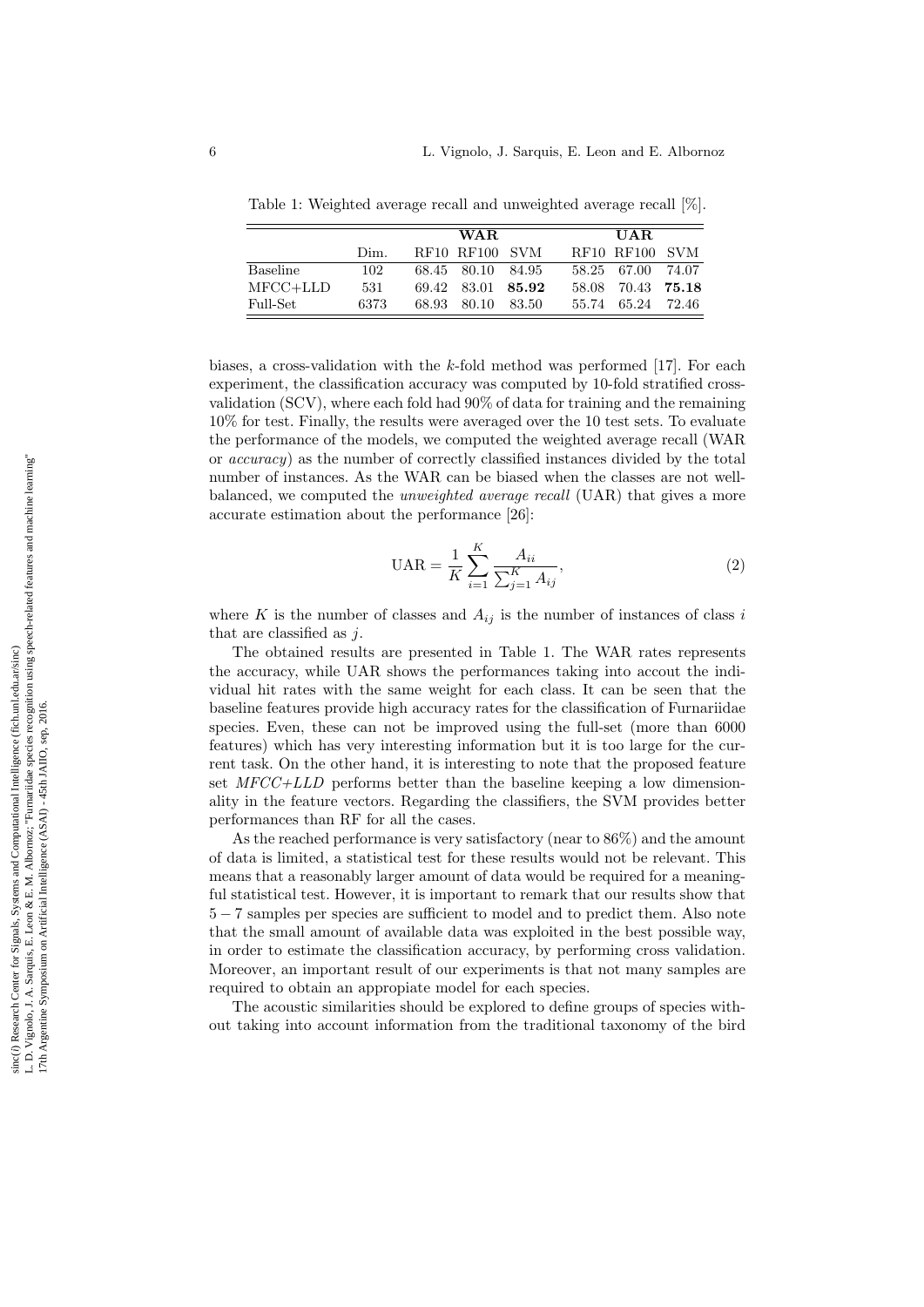family. Therefore, a hierarchical scheme of classification could be defined [1]. Which would allow to address the classification erros more efficiently, classifying groups of species at a first stage and then, in a second stage, the more similar species within each group.

## 4 Conclusions and future work

This work explores the bird-call classification using speech related features, and compares the performance using some classification techniques. We analysed species of Furnariidae family from Litoral Paranaense region, well-known in the community but never analysed in a big group. The results show that if the set is too large the performance is not improved, while if some relevant information is added to the standard set it can be reached better rates, keeping a reduced feature set. Summarising, the speech related features are really promising for the automatic bird-call classification. Moreover, since Furnariidae species belong to a specific region and where not yet subjected to similar studies, this work could promote further research on the topic and the implementation of in-situ monitoring systems.

In future work, the model will be improved to detect more than one species in each audio file, doing the correlation of features calculated on short-time frames. Also, we will investigate the performance of the proposed model using data from diverse bird families.

# 5 Acknowledgements

The authors would like to thank the National Agency for Scientific and Technological Promotion (ANPCyT)(with PICT #2014-1442) and Universidad Nacional de Litoral (with PACT 2011 #58, CAI+D 2011 #58-511, CAI+D 2011 #58-525), as well as the National Scientific and Technical Research Council (CONICET), from Argentina, for their support.

## References

- 1. Albornoz, E.M., Milone, D.H., Rufiner, H.L.: Spoken emotion recognition using hierarchical classifiers. Computer Speech & Language 25(3), 556–570 (2011)
- 2. Alpaydin, E.: Introduction to Machine Learning. The MIT Press, 2nd edn. (2010)
- 3. Areta, J.I., Pearman, M.: Natural history, morphology, evolution, and taxonomic status of the earthcreeper upucerthia saturatior (furnariidae) from the patagonian forests of south america. The Condor 111(1), 135–149 (2009)
- 4. Areta, J.I., Pearman, M.: Species limits and clinal variation in a widespread high andean furnariid: The buff-breasted earthcreeper (upucerthia validirostris). The Condor 115(1), 131–142 (2013)
- 5. Betts, M., Mitchell, D., Diamond, A., Bêty, J.: Uneven rates of landscape change as a source of bias in roadside wildlife surveys. The Journal of Wildlife Management 71(7), 2266–2273 (2007)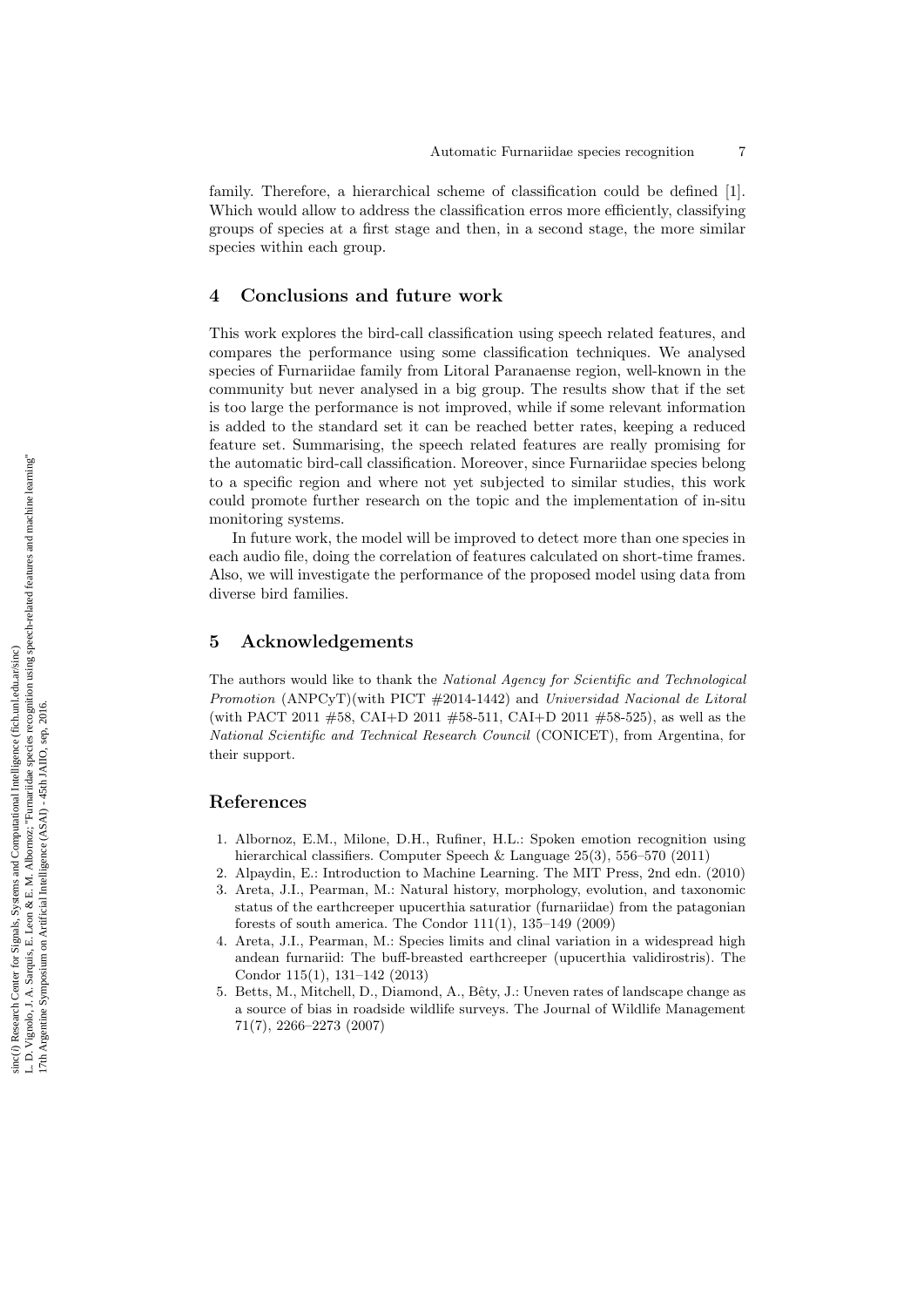- 6. Breiman, L.: Random forests. Machine Learning 45(1), 5–32 (2001)
- 7. Clements, J., Schulenberg, T., Iliff, M., Roberson, D., Fredericks, T., Sullivan, B., Wood, C.: The ebird/clements checklist of birds of the world (2015), www.birds. cornell.edu/clementschecklist/
- 8. Dufour, O., Artieres, T., Glotin, H., Giraudet, P.: Soundscape Semiotics Localization and Categorization, chap. Clusterized Mel Filter Cepstral Coefficients and Support Vector Machines for Bird Song Identification. InTech Open Book (2014)
- 9. Ganchev, T.D., Jahn, O., Marques, M.I., de Figueiredo, J.M., Schuchmann, K.L.: Automated acoustic detection of vanellus chilensis lampronotus. Expert Systems with Applications 42(15-16), 6098 –6111 (2015)
- 10. Giannakopoulos, T., Pikrakis, A.: Introduction to Audio Analysis: A MATLAB ® Approach. Academic Press, Oxford, 1st edn. (2014)
- 11. Hesler, N., Mundry, R., Dabelsteen, T.: Does song repertoire size in common blackbirds play a role in an intra-sexual context? Journal of Ornithology 152(3), 591–601 (2011)
- 12. Irestedt, M., Fjeldså, J., Dalén, L., Ericson, P.G.: Convergent evolution, habitat shifts and variable diversification rates in the ovenbird-woodcreeper family (furnariidae). BMC evolutionary biology 9(1), 1 (2009)
- 13. Keen, S., Ross, J.C., Griffiths, E.T., Lanzone, M., Farnsworth, A.: A comparison of similarity-based approaches in the classification of flight calls of four species of north american wood-warblers (parulidae). Ecological Informatics 21, 25–33 (2014)
- 14. Laje, R., Mindlin, G.B.: Highly structured duets in the song of the south american hornero. Physical review letters 91(25), 258104 (2003)
- 15. Leon, E.J., Beltzer, A.H., Olguin, P.F., Reales, C.F., Urich, G.V., Alessio, V., Cacciabu´e, C.G., Quiroga, M.A.: Song structure of the golden-billed saltator (saltator aurantiirostris) in the middle parana river floodplain. Bioacoustics  $24(2)$ ,  $145-152$ (2015)
- 16. Louette, M., Bijnens, L., Upoki Agenong'a, D., Fotso, R.: The utility of birds as bioindicators: case studies in equatorial africa. Belgian Journal of Zoology 125(1), 157–165 (1995)
- 17. Michie, D., Spiegelhalter, D., Taylor, C.: Machine Learning, Neural and Statistical Classification. Ellis Horwood, University College, London (1994)
- 18. Murphy, K.P.: Machine learning: a probabilistic perspective. MIT press (2012)
- 19. Narosky, T., Yzurieta, D.: Aves de Argentina y Uruguay–Birds of Argentina & Uruguay: Guía de Identificación Edición Total–A Field Guide Total Edition. Buenos Aires, 16 edn. (2010)
- 20. Noriega, J.I.: Un nuevo género de furnariidae (ave: Passeriformes) del pleistoceno inferior-medio de la provincia de buenos aires, argentina. Ameghiniana 28, 317–323 (1991)
- 21. Päckert, M., Martens, J., Kosuch, J., Nazarenko, A.A., Veith, M.: Phylogenetic signal in the song of crests and kinglets (aves: Regulus). Evolution 57(3), 616–629 (2003)
- 22. Potamitis, I.: Unsupervised dictionary extraction of bird vocalisations and new tools on assessing and visualising bird activity. Ecological Informatics 26, Part 3, 6–17 (2015)
- 23. Potamitis, I., Ntalampiras, S., Jahn, O., Riede, K.: Automatic bird sound detection in long real-field recordings: Applications and tools. Applied Acoustics 80, 1–9 (2014)
- 24. Ptacek, L., Machlica, L., Linhart, P., Jaska, P., Muller, L.: Automatic recognition of bird individuals on an open set using as-is recordings. Bioacoustics  $0(0)$ , 1–19 (2015)